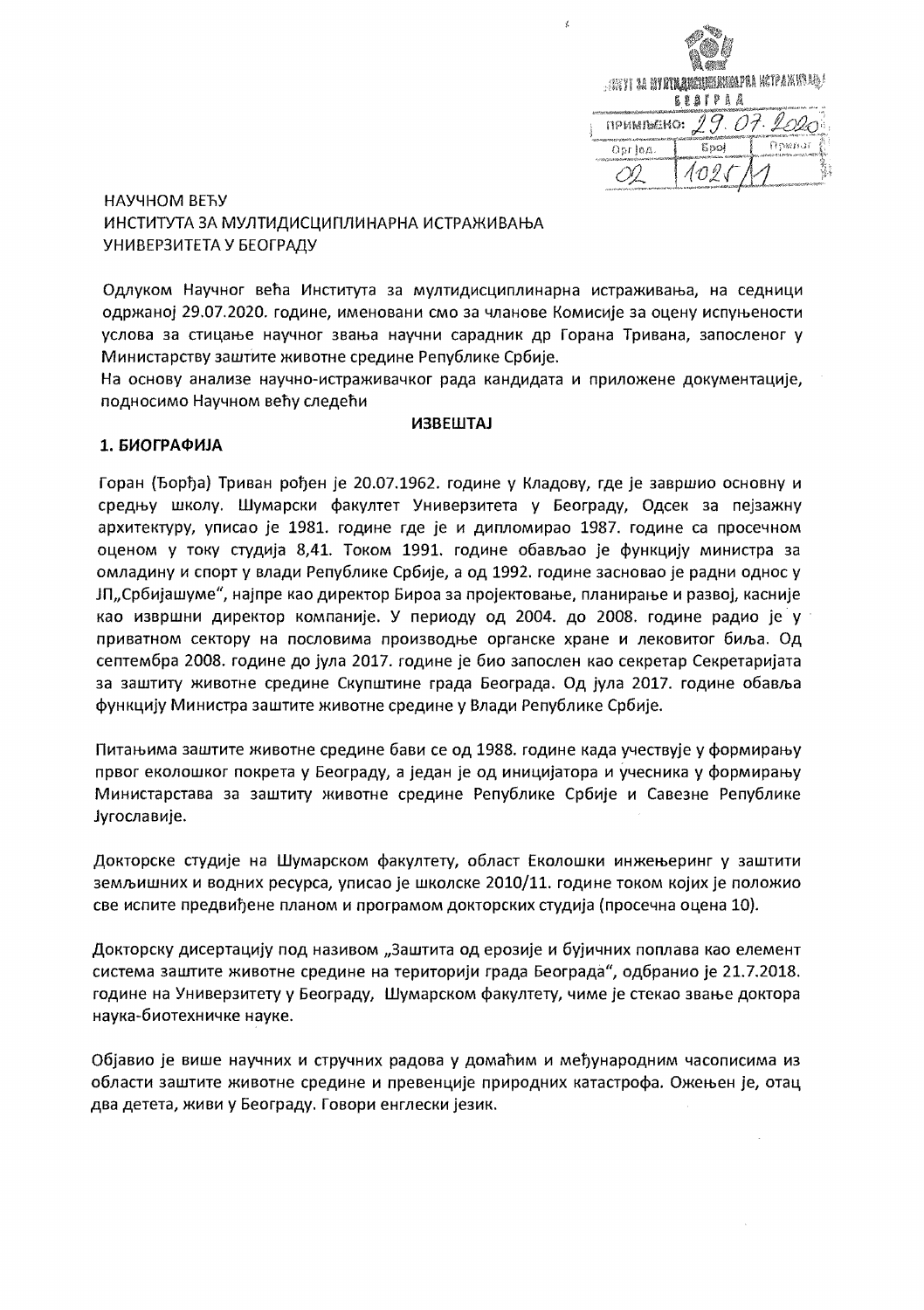#### 2. БИБЛИОГРАФСКИ ПОДАЦИ

Досадашња библиографија Горана Тривана обухвата 11 библиографских јединица. Кандидат до сада има 5 објављених научних радова у међународним часописима, и то 1 рад у врхунском међународном часопису (категорије М21), 1 рад у истакнутом међународном часопису (категорије M22) и 3 рада у међународним часописима (категорије М23). Поред тога, кандидат има 2 објављена рада у националном часопису међународног значаја (категорије М24), 1 рад у часопису националног значаја (М52), као и 2 саопштења са међународног скупа штампана у целини (МЗЗ). Такође, кандидат је одбранио докторску дисертацију на Шумарском факултету Универзитета у Београду  $(M71)$ .

### Рад у врхунском међународном часопису (M21 - 8)

1. Ristić, R.; Kostadinov, S.; Abolmasov, B.; Dragićević, S.; Trivan, G.; Radić, B.; Trifunović, M.; Radosavljević, Z. (2012): Torrential floods and town and country planning in Serbia. Natural Hazards and Earth System Sciences, Vol. 12, No.1, pg. 23-35 (ISSN: 1561-8633), (DOI: 10.5194/nhess-12-23-2012).

### <u>Рад у истакнутом међународном часопису (М22 - 5)</u>

2. Čakmak, D.; Perović, V.; Kresović, M.; Jaramaz, D.; Mrvić, V.; Belanović-Simić, S.; Saljnikov, E.; Trivan, G. (2018): Spatial distribution of soil pollutants in urban green areas (a case study in Belgrade). Journal of geochemical exploration, Vol. 188, pg. 308-317 (ISSN: 0375-6742).

#### Рад у међународном часопису (М23-3)

3. Stanković, D.; Krstić, B.; Igić, R.; Trivan, G.; Petrović, N.; Jović, Dj. (2011): Concentration of pollutants in the Air, Soil and Plants in the Area of National Park "Fruška gora" - Serbia. Fresenius Environmental Bulletin, Vol. 20, No. 1 (ISSN 1018-4619).

4. Stanković, D.; Krstić, B.; Orlović, S.; Trivan, G.; Pajnik Poljak, L.; Šijačić Nikolić, M. (2011): Woody plants and herbs as bioindicators of the current condition of the natural environment in Serbia. Journal of Medicinal Plants Research, Vol. 5, No. 15, pg. 3507-3512.

5. Stanković, D.; Jovanić, P.; Krstić, B.; Šijačić-Nikolić M.; Trivan, G.; Ivanović, S., Vučinić A. (2013): Concentration of PAHs in forest ecosystems of the protected natural resource "Avala", Fresenius Environmental Bulletin, Vol. 22, No. 1, pg. 136-141 (ISSN 1018-4619).

#### Радови у националном часопису међународног значаја (М24 – 3)

6. Ristić, R.; Radić, B.; Nikić, Z.; Trivan, G.; Vasiljević, N.; Dragićević, S.; Živković, N.; Radosavljević, Z. (2011): Erosion Control and Protection from Torrential Floods - Spatial Aspects. SPATIUM-International Review (ISSN 1450-569X), No. 25, pg. 1-6 (DOI: 10.2298/SPAT1125001R).

7. Ristić, R.; Radić, B.; Miljanović, V.; Trivan, G.; Ljujić, M.; Letić, Lj.; Savić, R. (2013): "Bluegreen" corridors as a tool for mitigation of natural hazards and restoration of urbanized areas: a case study of Belgrade city. SPATIUM-International Review (ISSN 1450-569X), No. 30, pg. 18-22 (DOI: 10.2298/SPAT1330018R).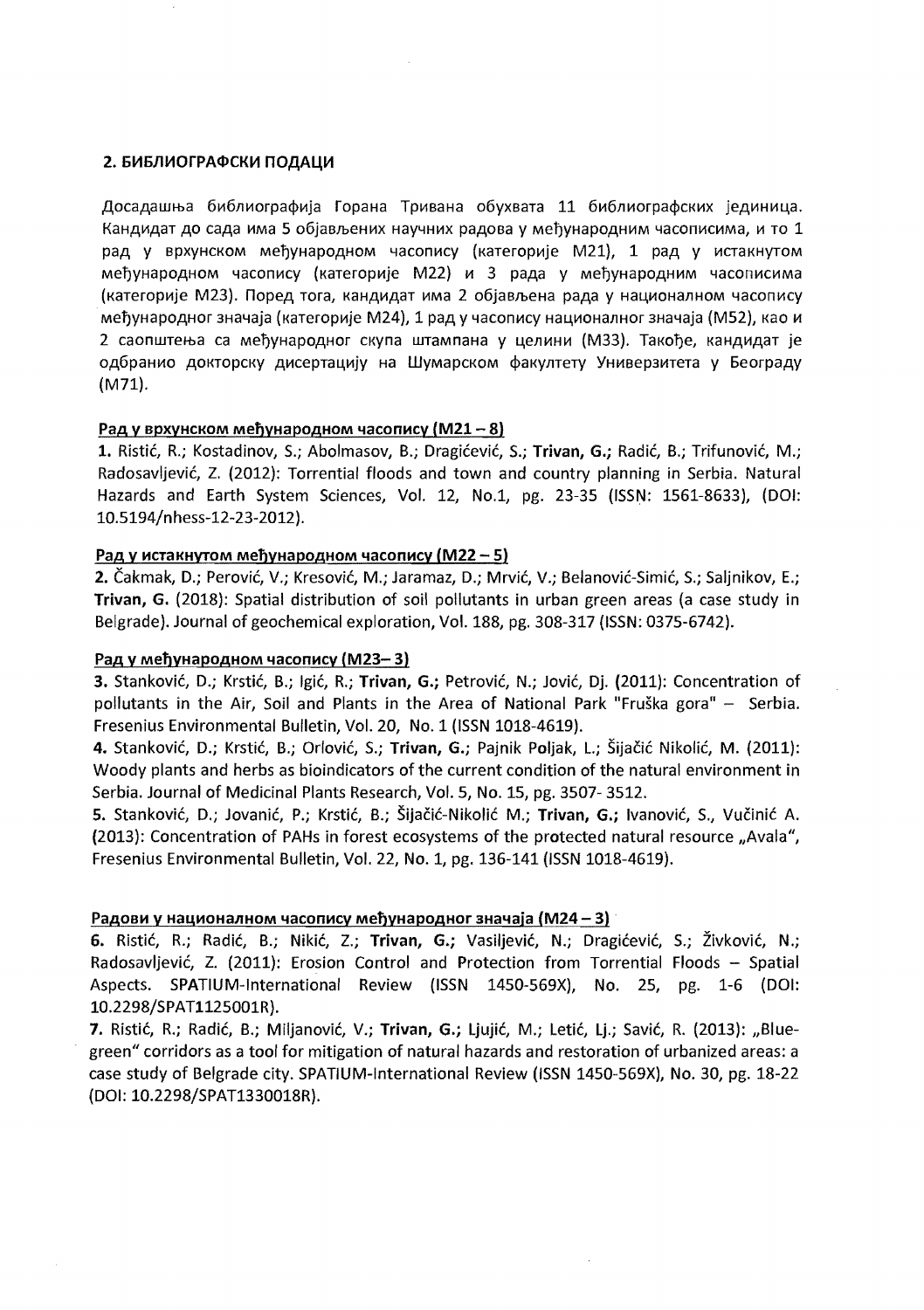## Саопштења са међународног скупа штампана у целини (М33 - 1)

8. Ristić, R.; Kostadinov, S.; Radić, B.; Trivan, G.; Nikić, Z. (2012): Torrential Floods in Serbia -Man Made and Natural Hazards. 12th Congress INTERPRAEVENT 2012, Proceedings (ISBN 978-3-901164-19-4), pg. 771-779, Grenoble, France.

9. Trivan, G.; Stanković, D.; Jović, Đ.; Ćirković-Mitrović, T. (2010): Per sustainable and unsustainable development from Stockholm to Copenhagen. International scientific conference "Forest ecosystems and climate changes", Proceedings (ISBN 978-86-80439-22-8), Volume 1, p. 207-213, Institute of Forestry, 9-10<sup>th</sup> March 2010, Belgrade.

### Рад у часопису националног значаја (M52 - 1,5)

10. Stanković, D.; Trivan, G. (2009): Sustainable development within the concept of multidisciplinary approach of ecology and environmental protection. Topola br.183/184, pg. 129-136

### Одбрањена докторска дисертације (М71 - 6,0)

11. Триван, Г. (2018): Заштита од ерозије и бујичних поплава као елемент система заштите животне средине на територији града Београда (одбрањено на Шумарском факултету Универзитета у Београду.)

### 3. КРАТКА АНАЛИЗА РАДОВА

Досадашњи научни рад др Горана Тривана се одвијао у областима заштите животне средине, превенције природних катастрофа и одрживог развоја.

У радовима број 1 и 6 описана је проблематика бујичних поплава, које представљају најчешћу појаву из арсенала природних катастрофа на територији Србије. Објашњена је веза између интензивних ерозионих процеса и могућности за настанак бујичних поплава, на примерима експерименталних сливова (реке Манастирица и Камишна). Детерминисана је веза између природних особина сливова (физичко-географске карактеристике, климатско-метеоролошки услови, геолошко-педолошка својства, вегетациони покривач) и антропогеног утицаја (урбанизација, деструкција земљишног и вегетационог покривача), на услове за појаву бујичних поплава. Представљени су реконструкције историјских поплавних догађаја применом резултати методе хидрауличких трагова великих вода, у поређењу са анвелопама максималних специфичних отицаја (са максималним вредностима у распону од q<sub>maxsp</sub>=0,80-9,30 m<sup>3</sup>·s<sup>-</sup>  $1\cdot$ km<sup>-2</sup>). Анализом унутар-годишње расподеле максималних протицаја (на основу резултата мерења на сталним профилима из хидролошке мреже Републичког хидрометеоролошког завода Србије) установљени су критични периоди године (крај пролећа, од маја до средине јуна; крај зиме, од фебруара до прве половине марта), за појаву максималних протицаја, на најзначајнијим сливним подручјима у Србији. Период од маја до средине јуна означен је као примарни максимум и јавља се на сливовима Велике, Западне и Јужне Мораве, Ибра, Колубаре, Белог Дрима, Вардара и Струме, када се максимални протицаји јављају услед јаких падавина, трајања до неколико часова. Период од фебруара до прве половине марта означен је као секундарни максимум, када се максимални протицаји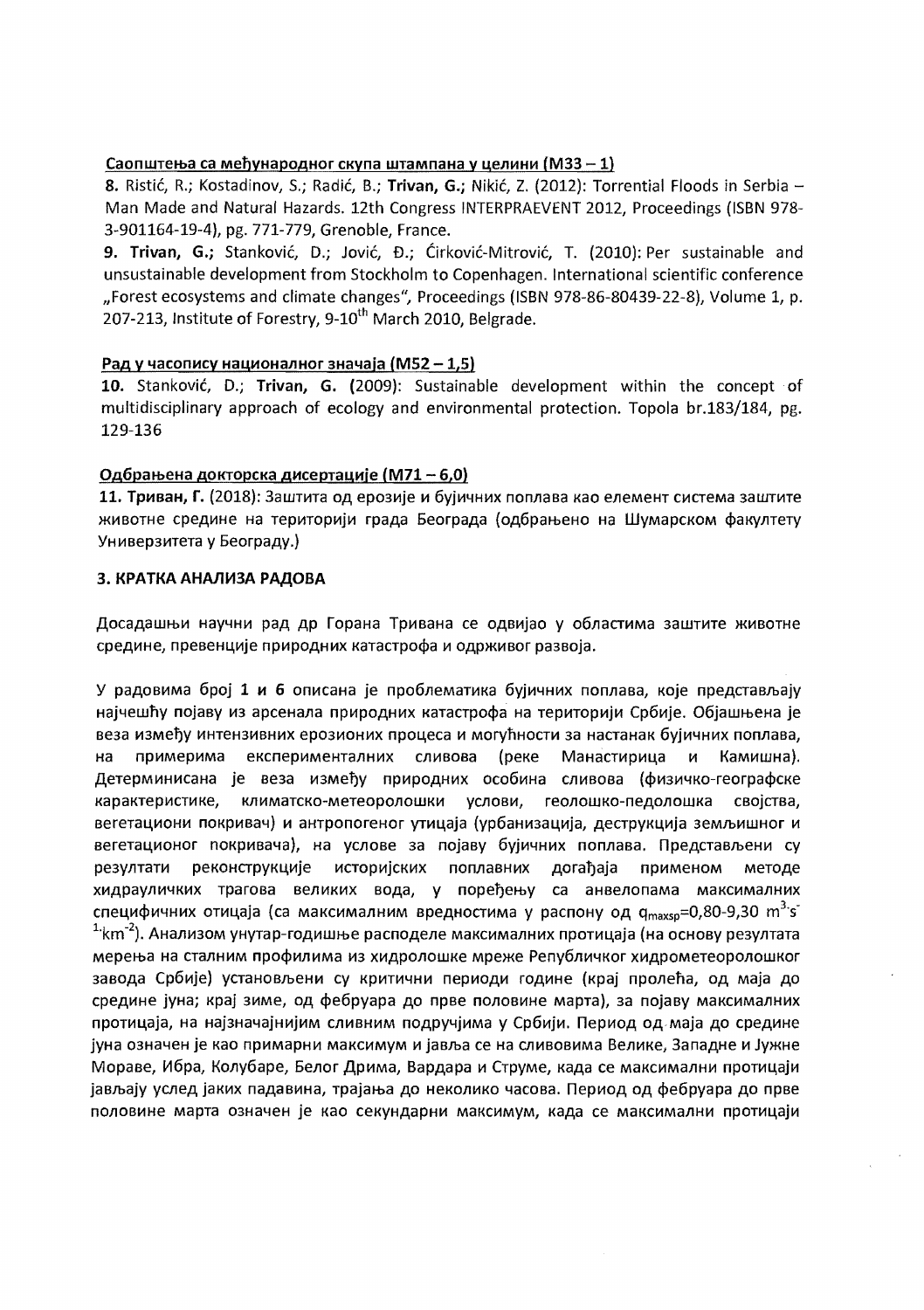јављају услед: наглог продора топлих ваздушних маса и топљења снега; појаве снежних падавина на крају зиме. Такође, представљена је методологија којом се дефинишу зоне настанка нежељених утицаја (интензивни ерозиони процеси, брз површински отицај) и угрожене зоне у приобаљу, што ствара услове за примену превентивних поступака у комплексним активностима заштите од бујичних поплава, пре свега израдом "Планова за проглашење ерозионих подручја" и "Оперативних планова за одбрану од поплава на водотоковима II реда". На ескперименталним сливовима Манастирице и Камишне реке су анализирани услови који су довели до појаве катастрофалних бујичних поплава, са максималним протицајима (Q<sub>maxhMan</sub>=154,9 m<sup>3</sup>·s<sup>-1</sup>; Q<sub>maxhKam</sub>=76,3 m<sup>3</sup>·s<sup>-1</sup>), као и услови после примене противерозионих мера, који су довели до редукције протицаја (Q<sub>maxhMan</sub>=84,5  $m^3 \cdot s^{-1}$ ; Q<sub>maxhKam</sub>=43,7 m<sup>3</sup> $\cdot s^{-1}$ ).

У свом научно истраживачком раду др Горан Триван се бавио мултидисциплинарном проблематиком и то:

- у радовима 2, 3 и 4 истраживана је проблематика акумулације и концетрације тешких метала у земљишту и биљкама урбаних (јавних зелених површина) и шумских подручја Србије.
- у раду број 5, кандидат се бавио проучавањем научних аспеката проблема животне средине која се базирају и заснивају, пре свега на истраживању конценрације и акумулације тешких метала у различитим биљним врстама у урбаним и руралним срединама. Такође је разматран и утицај саобраћаја на акумулацију и концентрацију РАН-ова (Полицикличних ароматичних хидроксикарбоната) у биљкама и земљишту. Истраживачки интереси и активности др Горана Тривана фокусирају се на природним и антропогеним изворима полутаната, судбини и ефектима различитих врста загађивача, у природном и контаминираном окружењу, на локалном, регионалном и глобалном нивоу.

У раду број 7 анализиран је процес интензивне деградације простора на територији града Београда, условљен бројним антропогеним утицајима, али и природним условима, што се јасно уочава кроз девастацију или нестајање преосталих шумских површина ("зелени" коридори) и отворених водотокова ("плави" коридори). Притисак на "плаво-зелене" коридоре утиче на промену амбијенталних вредности, загађење ваздуха, редукцију биоразноврсности, интензивира ерозионе процесе и мења хидролошки статус сливова у смислу повећања учесталости бујичних поплава. Постојање комплетне "базе података" о потенцијално вредним природним локалитетима, омогућава израду планова и пројеката оријентисаних ка њиховој заштити, као и унапређивању капацитета за рекреативне активности са низом корисних еколошких функција. Доступност оваквих простора могуће је додатно унапредити кроз концепт њиховог умрежавања, пре свега кроз повезивање "плаво-зелених" коридора на читавој територији града Београда. Поред превенције нежељених појава, реализација концепта "плаво-зелених" коридора значајно убрзава процес идентификације, вредновања и заштите локалитета који се одликују природним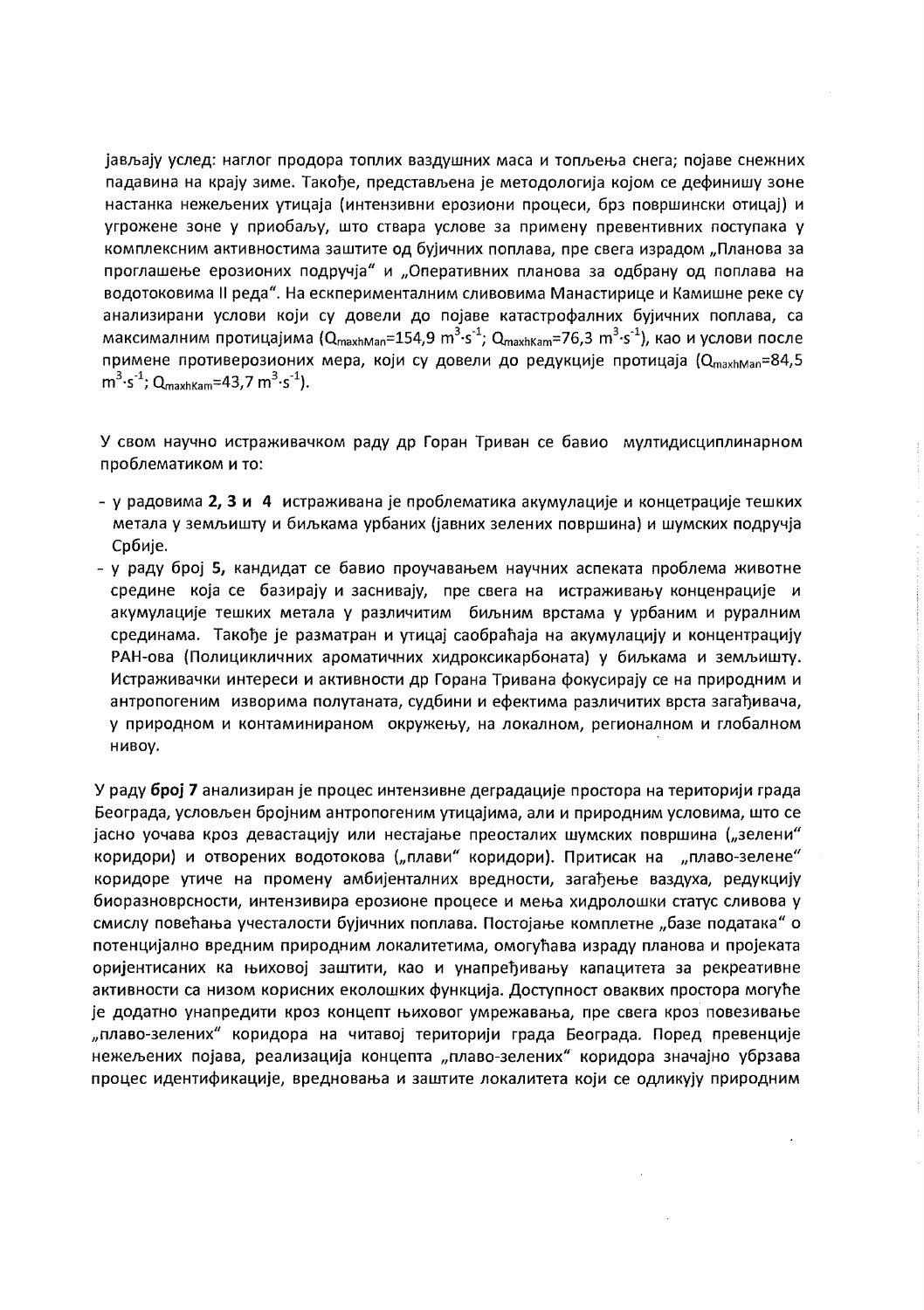вредностима, што је приказано на примерима два слива, на територији општине Раковица (Каљави и Јелезовачки поток).

У раду број 8 анализиран је антропогени утицај на модификацију услова који доводе до појаве бујичних поплава, на примеру слива Калиманске реке, која се у Владичином Хану улива у Јужну Мораву. Представљени су резултати истраживања који обухватају период од 1927. до 2010. године. Детаљно су истражени услови који су довели до појаве катастрофалне бујичне поплаве 1929 године, са максималним протицајем од QmaxhKal- $_{1929}$ =149,20 m<sup>3</sup>·s<sup>-1</sup>, која је уништила насељено место, путну и железничку инфраструктуру. Утврђена је структура површина на сливу, степен присутности ерозионих процеса као и доминантни демографски показатељи. Такође, анализирано је стање после готово 80 година континуираног извођења техничких (39 преграда од камена у цементном малтеру, 185 рустикалних преграда, регулација Калиманске реке дужине 700 метара), биотехничких и биолошких противерозионих радова (пошумљавање 61 ха деградираног земишта на нагибима, са црним бором, уз густину садње од 8.000-12.000 садница по хектару; пошумљавање 104,4 ha напуштеног и еродираног обрадивог земљишта багремом, на претходно припремљеним терсама, са 6.000 садница по хектару; попуњавање проређених храстових шума садницама багрема на 101,1 ha; затрављивање голети и деградираних ливада на 132,3 ha; успостављање воћњака на терасама, на 60,8 ha). Истовремено, уведене су и одређене административне мере: забрана чисте сече шуме; забрана сече шуме на нагибима; забрана обрада земишта управно на нагиб; забрана неконтролисане урбанизације. Обезбеђена је и помоћ пољопривредницима за увођење контурне обраде земишта и терасирање терена. Наведене мере су довеле до нестанка голети, смањења коефицијента ерозије са Z=1,25 (ексцесивна ерозија) на Z=0,36 (слаба ерозија), као и укупне ерозионе продукције са  $W_a = 60.551$  m<sup>3</sup> на  $W_a = 8.552$  m<sup>3</sup>. Потенцијални максимални протицај је редукован са Q<sub>maxhKal-1929</sub>=149,20 m<sup>3</sup>·s<sup>-1</sup> на Q<sub>maxhKal-</sub> <sub>2010</sub>=94,90 m<sup>3</sup>·s<sup>-1</sup>, а запрермина поплавног отицаја са W<sub>hKal-1929</sub>=1.548.502 m<sup>3</sup> на W<sub>hKal-</sub> <sub>2010</sub>=1.132.424 m<sup>3</sup>, дакле запремина поплавног таласа је смањена за готово 416.078 m<sup>3</sup>. Услед примене наведених мера, на сливу Калиманске реке у последњих 40 година није било појаве бујичних поплавних таласа, нити веће продукције ерозионог материјала, која би могла да редукује капацитет регулације и утиче на угрожавање насељеног места, путне и железничке инфраструктуре.

У радовима број 9 и 10 бавио се одрживим развојем унутар концепта мултидисциплинарног приступа екологије и заштите животне средине. Односно, истраживачки рад др Горана Тривана усмерен је на климатске промене, као што се и из самог назива конференције (на којој је рад број 9 презентован) "Шумски екосистеми и климатске промене" може видети.

#### 4. ЦИТИРАНОСТ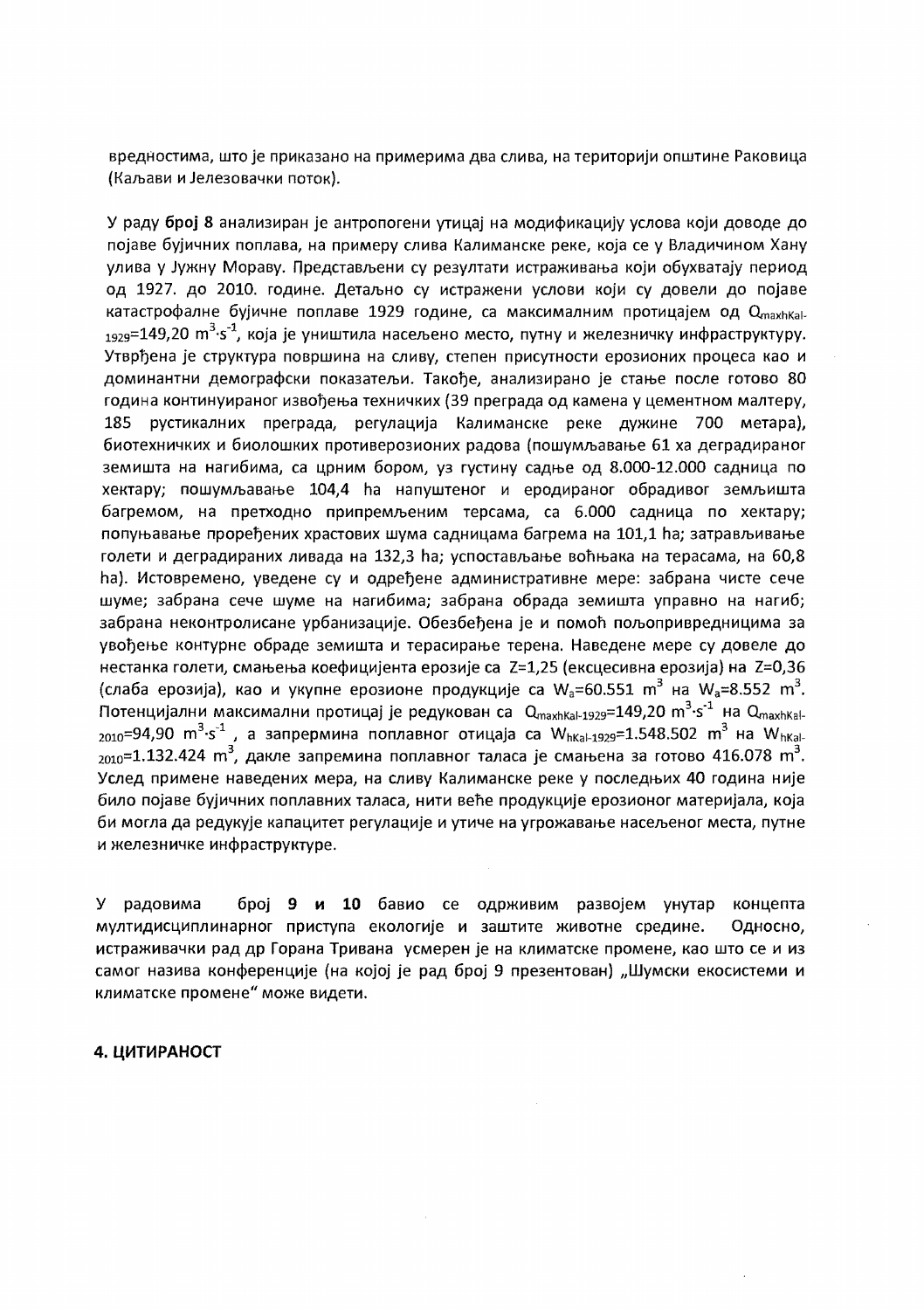Прегледом базе података Scopus, пронађени су и приказани цитати радова кандидата. Радови др Горана Тривана су цитирани укупно 69 пута, од тога 65 цитата без самоцитата. Хиршов индекс према овој бази је 4.

## 5. КВАЛИТАТИВНИ ПОКАЗАТЕЉИ НАУЧНОГ АНГАЖМАНА И ДОПРИНОС УНАПРЕЂЕЊУ НАУЧНОГ И ОБРАЗОВНОГ РАДА

Кандидат је учествовао у извођењу вежби и предавања, током докторских студија на Шумарском факултету Универзитета у Београду, на предметима "Бујични токови и ерозија" и "Просторно уређење ерозионих подручја" (школске 2014/2015 и 2015/2016). Кандидат је дао велики допринос у ширењу знања о последицама градње малих хидроелектрана деривационог типа у брдско-планинским подручјима Србије, у чему се посебно истиче уводни говор у Српској академији наука и уметности, на отварању научног скупа (6. Јуна 2019. године), под називом: "Утицај малих хидроелектрана на животну средину" (у организацији академијског одбора "Човек и животна средина").

## 5.1. Међународна сарадња

Кандидат др Горан Триван је, као актуелни министар заштите животне средине, остварио резултате који имају велики значај и за научно-истраживачку заједницу Србије. На иницијативу Горана Тривана, Србија је примљена, као пуноправни члан, у IPBES "Међувладину платформу за биодиверзитет  $M$ екосистемске услуге" (The Intergovernmental Platform on Biodiversity and Ecosystem Services), јуна месеца 2020. године. Тиме је српским научницима омогућено учешће у даљим активностима око документа под називом: "Процена глобалног стања биодиверзитета и екосистемских услуга" ("Global Assessment of Biodiversity and Ecosystem Services"), чија прва верзија је објављена 6. маја 2019. године. Кандидат је дао велики допринос у примени "РИО" конвенција, као кључних, глобалних докумената, од значаја за заштиту животне средине: "Оквирне Конвенција Уједињених нација о промени климе" (United Nation Framework Convention on Climate Change-UNFCCC); "УН Конвенције о биолошкој разноврсности" (UN Convention on Biological Diversity-UNCBD); "Конвенције Уједињених нација о борби против дезертификације" (United Nation Convention to Combat Desertification-UNCCD). Такође, Горан Триван је допринео да Република Србија добије место потпредседника следеће Конференције Уједињених нација о промени климе (СОР 26), као и место члана Бироа Конвенције, у име Источноевропске групе земаља.

## 6. КВАНТИТАТИВНА ОЦЕНА НАУЧНО-ИСТРАЖИВАЧКОГ РАДА

Радови су, према критеријумима Правилника о вредновању научног рада, вредновани са укупно 37,5 поена.

Укупне вредности М коефицијената кандидата, према категоријама прописаним у Правилнику за област биотехничких наука, приказане су у табели 1:

Табела 1. Врста и квантификација укупно остварених научно-истраживачких радова: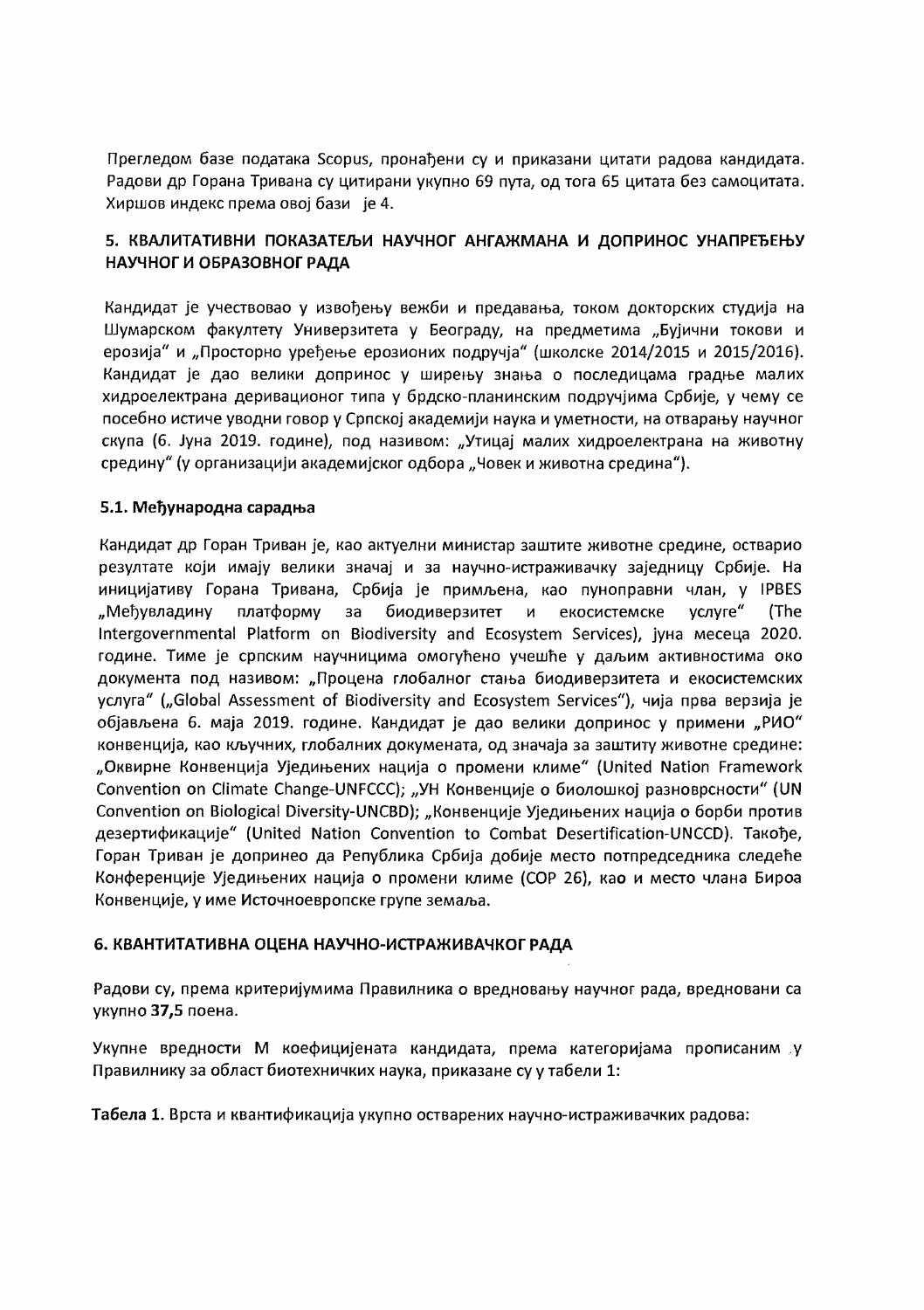| Врста<br>научно-<br>истраживачких<br>резултата (М-фактор)                  | Број радова | Вредност резултата<br>Укупно |  |  |  |
|----------------------------------------------------------------------------|-------------|------------------------------|--|--|--|
| 1. Радови објављени у научним часописима међународног значаја<br>$(M20)$ : |             |                              |  |  |  |
| Рад у врхунском<br>међународном часопису<br>(M21)                          | 1x8         | 8, нормирано 6.67            |  |  |  |
| Рад у истакнутом<br>међународном часопису<br>(M22)                         | 1x5         | 5, нормирано 4.17            |  |  |  |
| Рад у међународном<br>часопису (М23)                                       | 3x3         | 9                            |  |  |  |
| Радови у националном<br>часопису међународног<br>значаја (М24)             | 2x3         | 6, нормирано<br>$3+2,5=5,5$  |  |  |  |
| 2. Зборници са међународних научних скупова (МЗ0):                         |             |                              |  |  |  |
| Саопштење са<br>међународног скупа<br>штампано у целини (МЗЗ)              | 2x1         | $\overline{2}$               |  |  |  |
| 3. Часописи националног значаја (M50):                                     |             |                              |  |  |  |
| Рад у часопису националног<br>значаја (М52)                                | 1x1,5       | 1,5                          |  |  |  |
| 4. Одбрањена докторска дисертација (М71)                                   |             |                              |  |  |  |
|                                                                            | 1x6,0       | 6,0                          |  |  |  |
| УКУПНО:                                                                    | 11          | 37,5 нормирано 34,84         |  |  |  |

## 7. ЗАКЉУЧАК И ПРЕДЛОГ

Др Горан Триван као што је напред истакнуто публиковао је укупно 11 радова, од тога у часописима међународног значаја публиковао је 5 радова, са укупним коефицијентом M = 22. Публикације кандидата су укупно цитиране 69 пута (65 цитата без самоцитата), што говори у прилог квалитету научноистраживачког рада кандидата. Резултати рада др Горана Тривана представљају оригиналан и значајан допринос у области биотехнике, посебно проблематике заштите животне средине, а која се заснивају на истраживању концентрације и акумулације различитих полутаната у различитим биљним врстама у урбаним и руралним срединама, затим, превенције природних катастрофа и одрживог коришћења природних ресурса.

Анализом научног доприноса и прегледом наведених података, а на основу Закона о научно-истраживачкој делатности и Правилника о поступку и начину вредновања, које је прописало Министарство просвете, науке и технолошког развоја Републике Србије, Комисија је установила да кандидат надмашује услове за избор у звање научни сарадник. С обзиром на све претходно наведено Комисија са задовољством предлаже Научном већу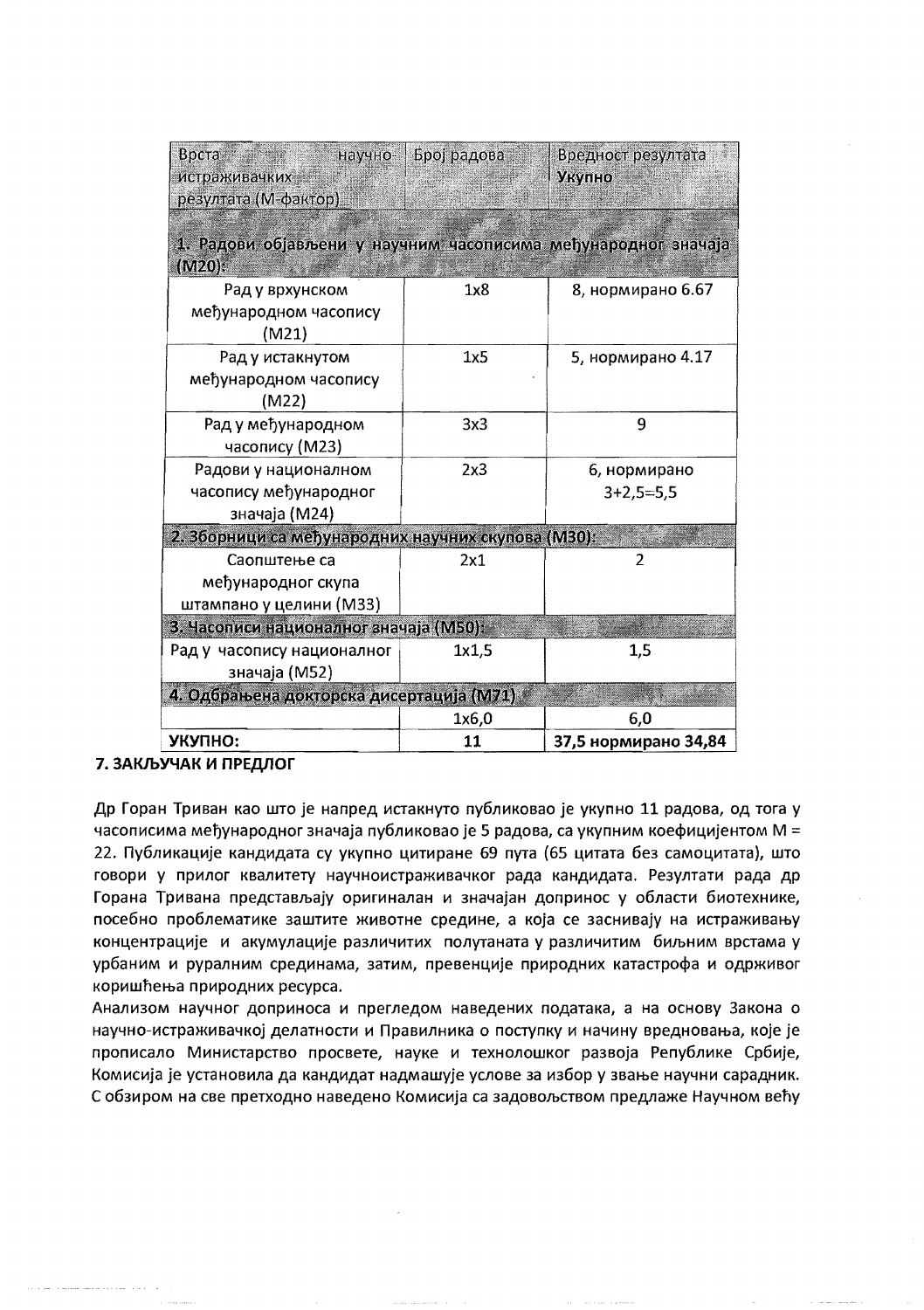Института за мултидисциплинарна истраживања Универзитета у Београду, да прихвати овај извештај и предложи Министарству избор др Горана Тривана у звање научни сарадник.

#### ЧЛАНОВИ КОМИСИЈЕ

др Ратко Ристић, редовни професор (Универзитет у Београду Шумарски факултет)

Ju  $C - \alpha G$  $\mathcal{U}_{\rho}$ 

др Драгица Станковић, научни саветник (Институт за мултидисциплинарна истраживања, Универзитет у Београду)

др Мирослав Никчевић, виши научни сарадник (Институт за мултидисциплинарна истраживања,

Универзидет у Београду)